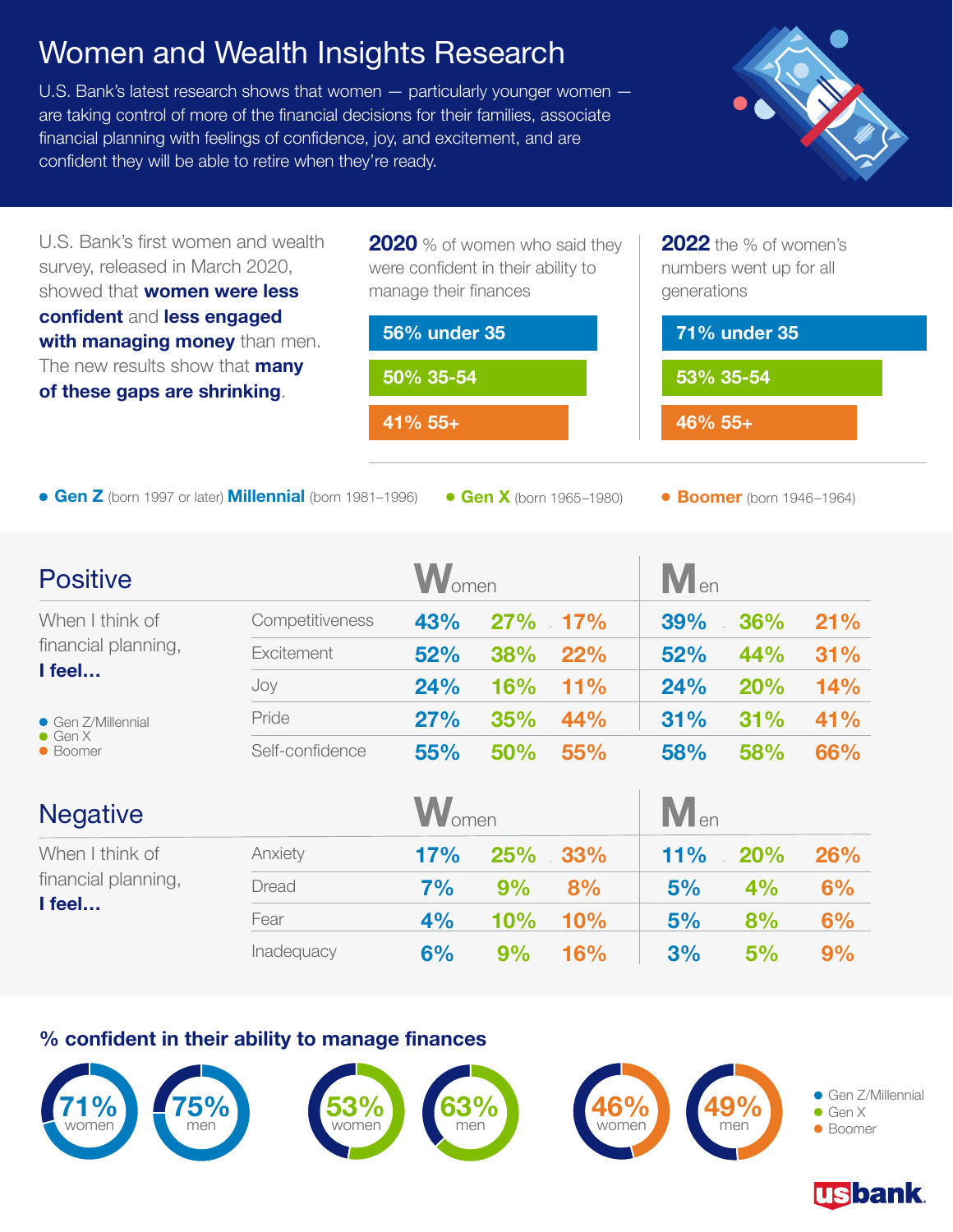The new survey also showed that despite the pandemic, **more women and men were confident** they would be able to retire than they were two years ago.

% of people confident they will be able to retire when they are ready

**2020**



**55%** women



## The Road to Retirement

**71%** men

**65%** women

**% of those who are confident** that when they are ready to retire they will be able to afford it

**48%** women



**Gen Z/Millennial** Gen X **Boomer** 

However, not everyone is thriving post-pandemic. **Gen X women have the least amount of money saved** — possibly the byproduct of being the "sandwich" generation. **Gen Z/Millennial** ● Gen X **Boomer** 

 $M$ W M W M **32% 33% 48% 39% 34% 26%**

% who have **\$25K–\$100K saved**

% who have **\$100K–\$1M saved**

**56%** men



% who have **\$1M+ saved**

**58%** men